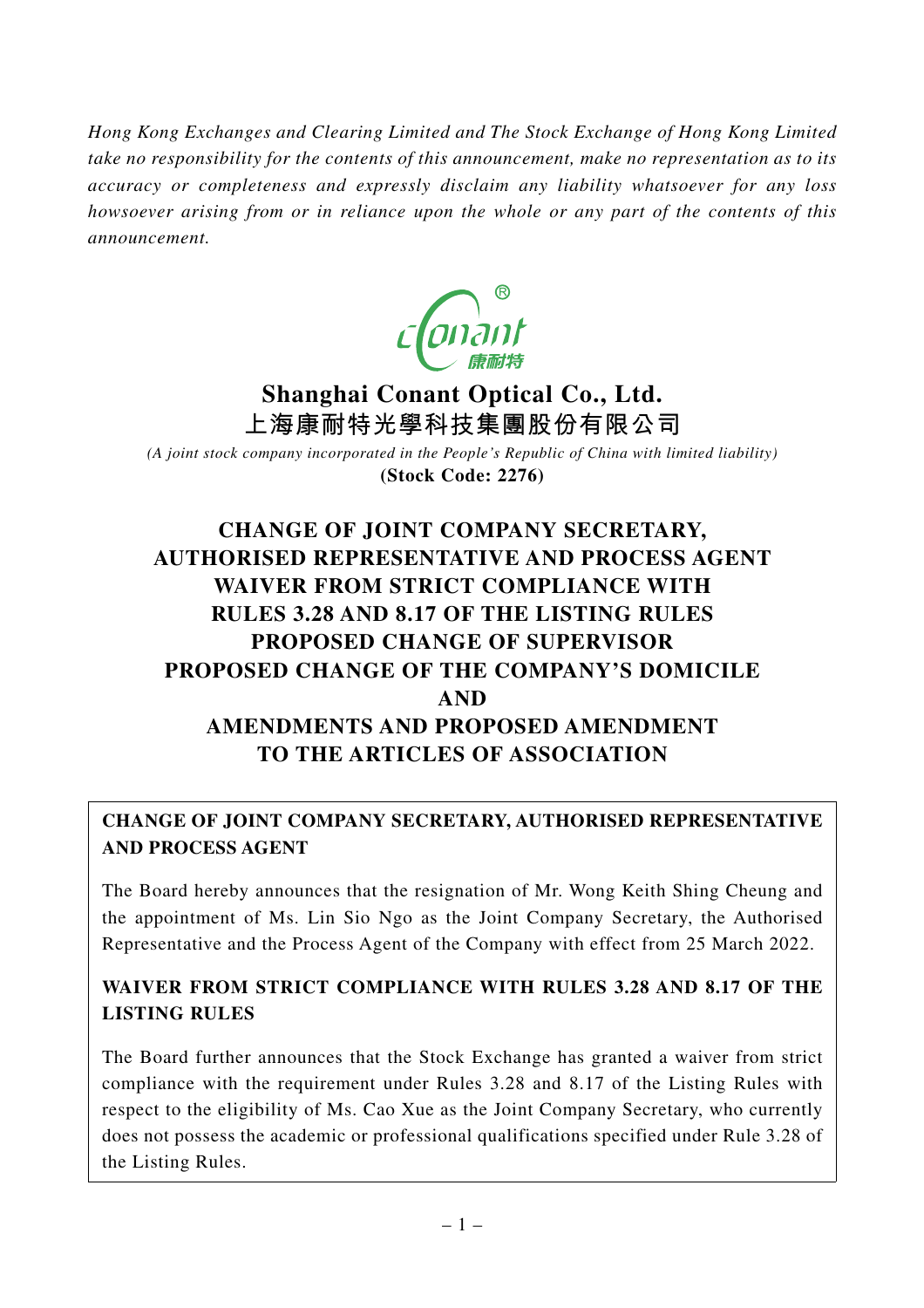### **PROPOSED CHANGE OF SUPERVISOR**

On 25 March 2022, the Board announces that the Supervisory Committee has received a resignation report from Mr. Zhang Huixiang, the chairman of the Supervisory Committee, in relation to his resignation as the chairman of the Supervisory Committee with effect from 25 March 2022 due to personal health reasons. Meanwhile, Mr. Zhang will resign as a Supervisor with effect from the date of EGM.

The Board is pleased to further announce that Mr. Wang Chuanbao has been nominated as a candidate for appointment as a Supervisor, subject to the approval of the Shareholders by way of an ordinary resolution at the EGM.

### **PROPOSED CHANGE OF THE COMPANY'S DOMICILE**

According to the actual situation and the operation and management needs of the Company, the Board proposed to change the Company's domicile from "1st Floor, Building 36, No. 1–42 Lane 83, Hongxiang North Road Lin-gang Special Area China (Shanghai) Pilot Free Trade Zone China" to "4th Floor, Building 35, No. 1–42 Lane 83, Hongxiang North Road Lin-gang Special Area China (Shanghai) Pilot Free Trade Zone China", subject to the approval of the Shareholders and the completion of the relevant industrial and commercial registration and filing for the change.

# **AMENDMENTS AND PROPOSED AMENDMENT TO THE ARTICLES OF ASSOCIATION**

On 25 March 2022, as a result of the completion of the Global Offering without the exercise of the Over-allotment Option, the Board resolved to make corresponding amendments to the Articles of Association.

Further, on the same date, the Board proposed to make corresponding amendment to the Articles of Association to reflect the change in the Company's domicile. The Proposed Amendment is subject to the approval of the Shareholders by way of a special resolution at the EGM.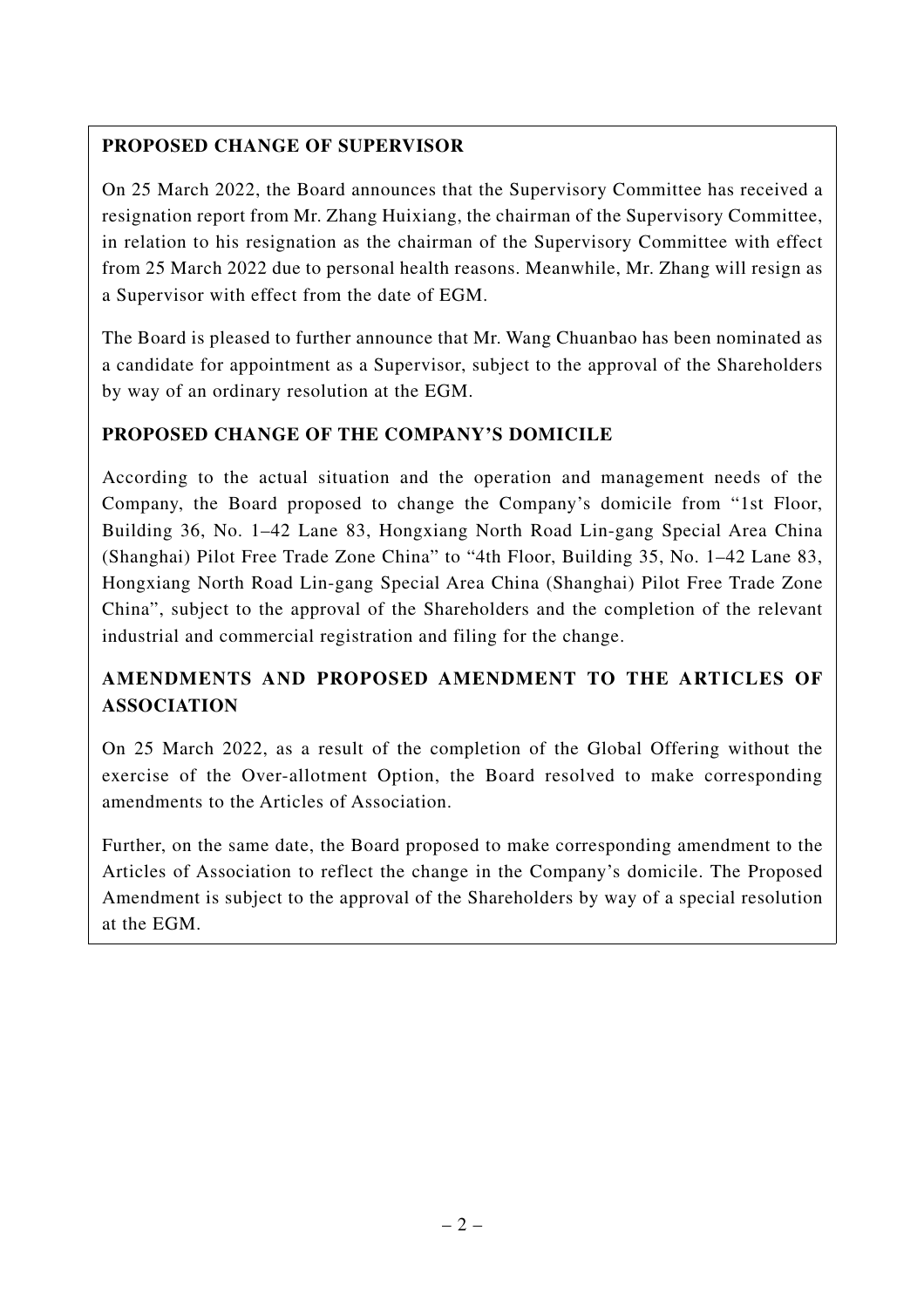## **CHANGE OF JOINT COMPANY SECRETARY, AUTHORISED REPRESENTATIVE AND PROCESS AGENT**

The board (the "**Board**") of directors (the "**Directors**") of Shanghai Conant Optical Co., Ltd. (the "**Company**", together with its subsidiaries, the "**Group**") hereby announces that Mr. Wong Keith Shing Cheung ("**Mr. Wong**") has tendered his resignation as (i) the joint company secretary of the Company (the "**Joint Company Secretary**"), (ii) an authorised representative of the Company (the "**Authorised Representative**") under Rule 3.05 of the Rules (the "**Listing Rules**") Governing the Listing of Securities on The Stock Exchange of Hong Kong Limited (the "**Stock Exchange**"); and (iii) an authorised representative of the Company for the acceptance of service of process and notices on behalf of the Company in Hong Kong under Part 16 of the Companies Ordinance (Chapter 622 of the Laws of Hong Kong) (the "**Process Agent**") with effect from 25 March 2022.

Mr. Wong has confirmed that he has no disagreement with the Board and there is no matter relating to his resignations that needs to be brought to the attention of the Stock Exchange or the shareholders of the Company (the "**Shareholders**").

The Board is pleased to further announce that Ms. Lin Sio Ngo (練少娥) ("**Ms. Lin**") has been appointed as one of the Joint Company Secretaries, Authorised Representative and Process Agent with effect from 25 March 2022. Ms. Cao Xue (曹雪) ("**Ms. Cao**") will continue to serve as the other Joint Company Secretary.

The biographical details of Ms. Cao and Ms. Lin are set out below:

Ms. Cao has over eight years of experience in the resin spectacle lens industry. She has extensive knowledge about the business operations, corporate culture and matters concerning the corporate governance of the Company. Ms. Cao joined our Group in October 2013 and was responsible for the accounting and financial management of Shanghai Conant Optics Co., Ltd. ("**Shanghai Conant**") until December 2015. She served as a financial supervisor of Shanghai Conant from January 2016 to December 2020 and was appointed as the manager of overseas asset management department of Shanghai Conant in January 2021. She has also served as a director of Asahi Lite Holdings Limited since May 2017 and a director of Asahi Lite Optical Co., Ltd since April 2021. Ms. Cao obtained a bachelor's degree in literature majoring in Japanese from Tongji University (同濟大學) in July 2013.

Ms. Lin is a manager of SWCS Corporate Services Group (Hong Kong) Limited with over 20 years of working experience in corporate secretarial and administration areas. Ms. Lin is an associate member of The Hong Kong Chartered Governance Institute (formerly The Hong Kong Institute of Chartered Secretaries) and The Chartered Governance Institute (formerly The Institute of Chartered Secretaries and Administrators). Ms. Lin holds a bachelor's degree in business administration and a master's degree in corporate governance.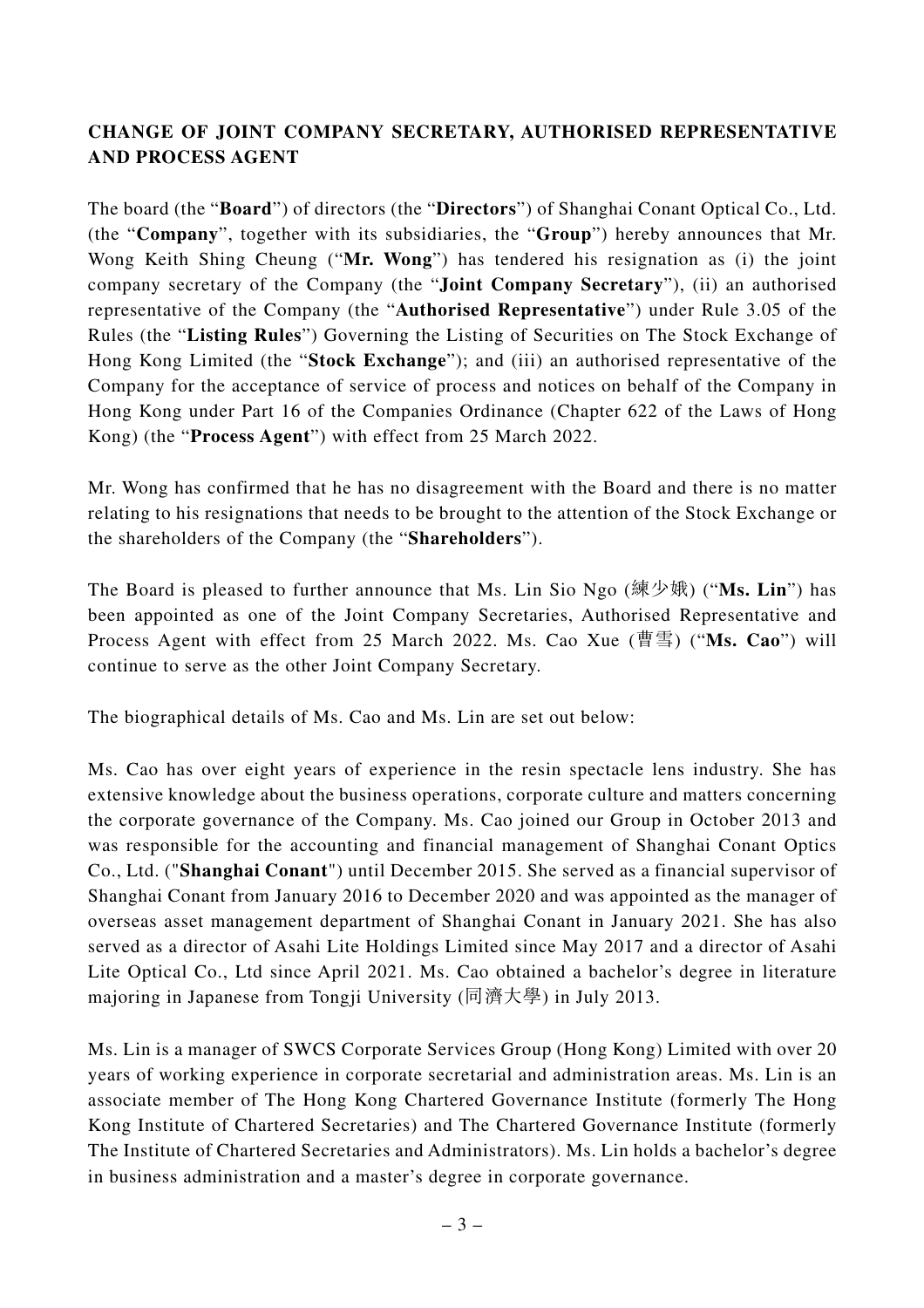# **WAIVER FROM STRICT COMPLIANCE WITH RULES 3.28 AND 8.17 OF THE LISTING RULES**

Reference is made to the appointment of Ms. Cao as one of the Joint Company Secretaries and the waiver (the "**Waiver**") granted to the Company by the Stock Exchange from strict compliance with the requirements of Rules 3.28 and 8.17 of the Listing Rules in relation to the eligibility of Ms. Cao to act as the Joint Company Secretary for a period of three years from the date of the Company's listing (i.e. 16 December 2021) to 15 December 2024 (the "**Waiver Period**"), on the condition that Mr. Wong, who meets the requirements under Rules 3.28 and 8.17 of the Listing Rules, is engaged as the Joint Company Secretary and provides assistance to Ms. Cao to acquire the "relevant experience" within the meaning of Rule 3.28 of the Listing Rules and to discharge her duties as the Joint Company Secretary during the Waiver Period. The Waiver will be revoked immediately when Mr. Wong, during the Waiver Period, ceases to provide assistance to Ms. Cao.

The Company has applied to the Stock Exchange for, and the Stock Exchange has granted a new waiver (the "**New Waiver**") to the Company from strict compliance with the requirements under Rules 3.28 and 8.17 of the Listing Rules for a period from the date of appointment of Ms. Lin as the Joint Company Secretary to 15 December 2024 (i.e. the remaining period of the Waiver Period) (the "**New Waiver Period**") in relation to the eligibility of Ms. Cao to act as a Joint Company Secretary. The New Waiver is granted on the conditions that:

- (i) Ms. Cao must be assisted by Ms. Lin during the New Waiver Period; and
- (ii) the New Waiver will be revoked immediately if there are material breaches of the Listing Rules by the Company.

Before the end of the New Waiver Period, the Company must demonstrate and seek the Stock Exchange's confirmation that Ms. Cao having had the benefit of Ms. Lin's assistance during the New Waiver Period, has attained the relevant experience and is capable of discharging the functions of company secretary under Rule 3.28 of the Listing Rules such that a further waiver will not be necessary. The New Waiver applied to Ms. Lin's appointment as the Joint Company Secretary only. The Stock Exchange may withdraw or change the New Waiver if the Company's situation changes.

The Board would like to take this opportunity to express its gratitude to Mr. Wong for his valuable contribution to the Company during his tenure of service, and to welcome Ms. Lin on her new appointments.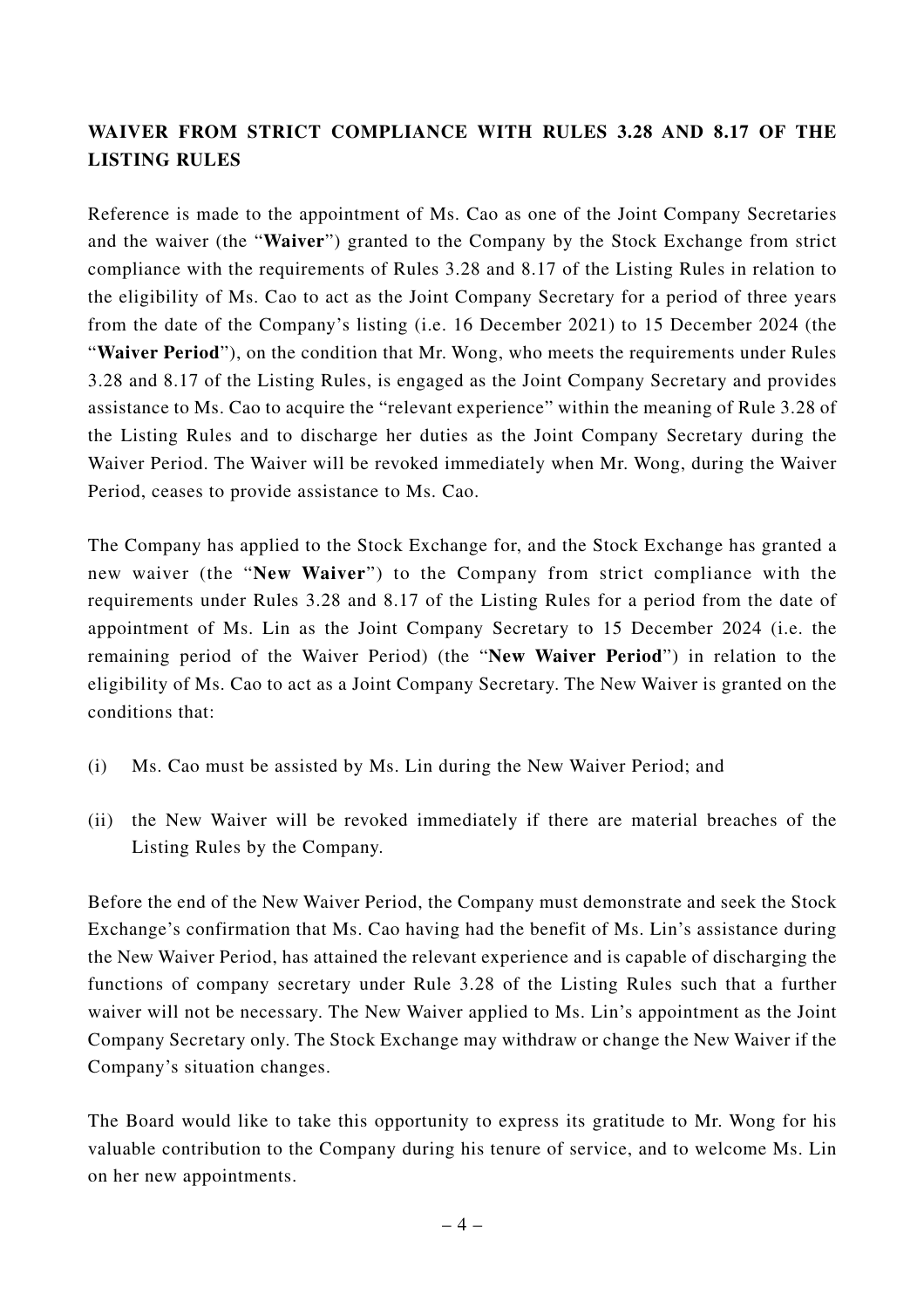#### **RESIGNATION OF SUPERVISOR**

On 25 March 2022, the Board announces that the supervisory committee of the Company (the "**Supervisory Committee**") has received a resignation report from Mr. Zhang Huixiang ("**Mr. Zhang**"), the chairman of the Supervisory Committee, in relation to his resignation as the chairman of the Supervisory Committee with effect from 25 March 2022 due to personal health reasons. Meanwhile, Mr. Zhang will also resign as a supervisor of the Company (the "**Supervisor**") with effect from the date of the forthcoming extraordinary general meeting (the "**EGM**") for the same reason. The chairman of the Supervisory Committee will be elected by the Supervisory Committee pursuant to the applicable requirements under the Articles of Association upon the appointment of a new Supervisor in replacement of Mr. Zhang. Further announcement(s) will be made by the Company as soon as the chairman of the Supervisory Committee has been elected.

Mr. Zhang has confirmed that he has no disagreement with the Board nor the Supervisory Committee and that there is no other matter in relation to his resignation that needs to be brought to the attention of the Shareholders.

The Board and the Supervisory Committee would like to take this opportunity to express its appreciation and gratitude to Mr. Zhang for his past valuable contributions and services made to the Company during their term of service.

#### **PROPOSED APPOINTMENT OF SUPERVISOR**

The Board is pleased to further announce that Mr. Wang Chuanbao ("**Mr. Wang**") has been nominated as a candidate for appointment as a Supervisor, subject to the approval of the Shareholders by way of an ordinary resolution at the EGM.

Mr. Wang's biographical details are set out as follows:

**Mr. Wang Chuanbao (王傳寶)**, aged 35, is a Jiangsu (Qidong Nantong) representative of the Chinese People's Political Consultative Conference. He is currently a technical director of the Company and a vice-general manager of Jiangsu Conant Optics Eyewear Co., Ltd. (江蘇 康耐特光學有限公司), a wholly-owned subsidiary of the Company. Prior to joining the Group, Mr. Wang was a technology development engineer of the research and development department of YAPP Automotive Systems (亞普汽車部件股份有限公司), a company listed on the Shanghai Stock Exchange (stock code: 603013).

Mr. Wang obtained his bachelor degree in Polymer Material Science & Engineering from Yangzhou University in 2009, and further obtained a doctorate degree in Materials Science and Engineering from Nanjing University of Science and Technology in 2014.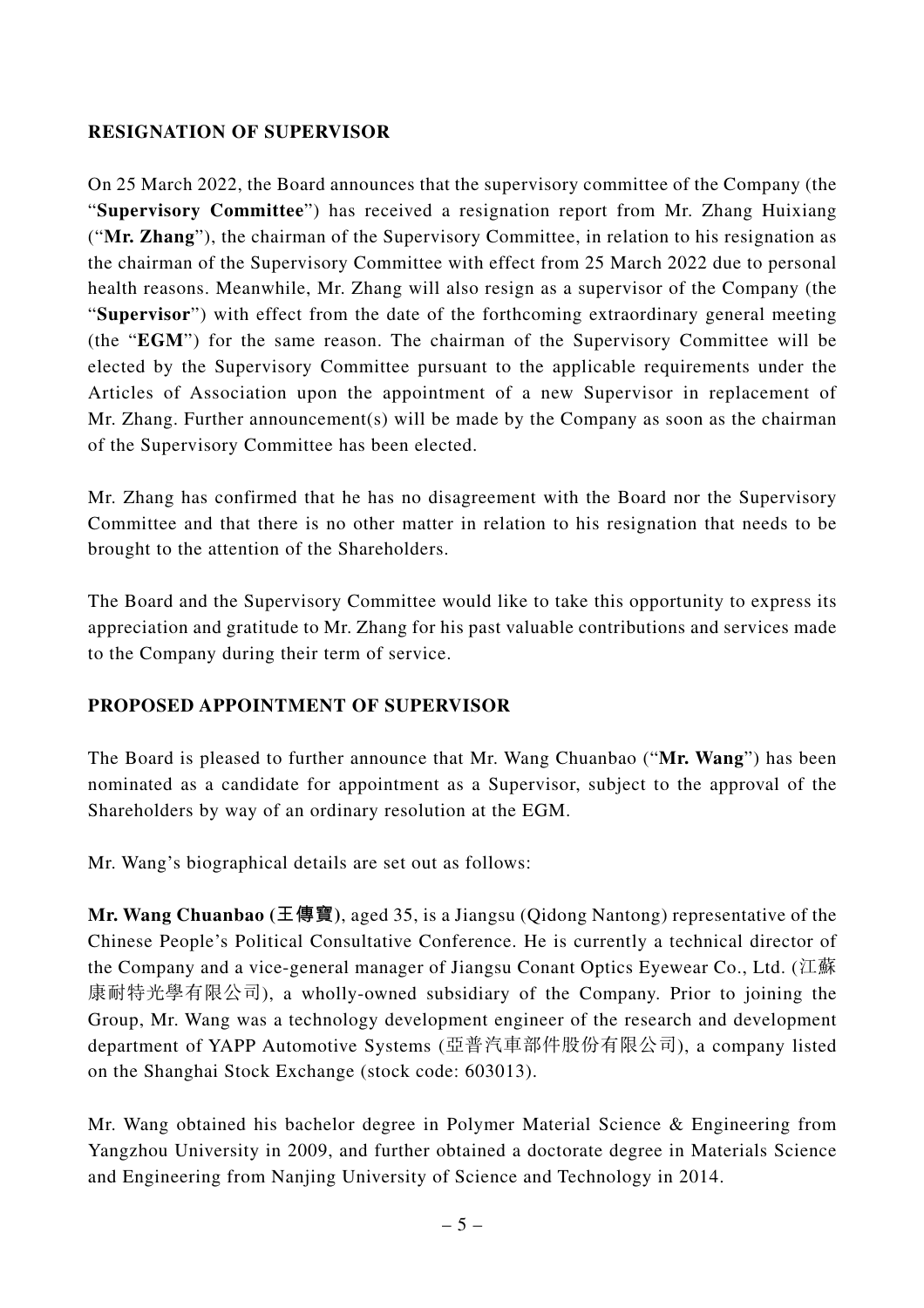As at the date of this announcement, Mr. Wang held approximately 5.77% of the equity interest in Shanghai Fengchang Enterprise Management Partnership (Limited Partnership) (上海風暢企業管理合夥企業(有限合夥)) ("**Shanghai Fengchang**"), which in turn held approximately 2.80% of the total issued share capital in the Company. Mr. Wang is a limited partner of Shanghai Fengchang.

Save as disclosed above, Mr. Wang (i) does not hold any other positions in the Group; (ii) does not, nor did he in the past three years, hold directorships in any public companies the securities of which are listed on any securities market in Hong Kong or overseas or other major appointments and professional qualifications; (iii) does not have any relationships with any other Directors, Supervisors, senior management, substantial Shareholders or controlling Shareholders; and (iv) does not have any interest in the shares of the Company within the meaning of Part XV of the Securities and Futures Ordinance (Chapter 571 of the Laws of Hong Kong).

Subject to the approval of the Shareholders by way of an ordinary resolution at the EGM, the Company will enter into a service contract with Mr. Wang. The initial term of office will commence from the date of appointment until expiry of the term of the current session of the Supervisory Committee. No remuneration will be paid to Mr. Wang as a Supervisor, and he will only receive remuneration for his other positions held in the Group, the amounts of which will be determined by the management of the Company.

Save as disclosed above, there is no other information relating to the proposed appointment of Mr. Wang which is required to be disclosed pursuant to Rule 13.51(2) of the Listing Rules and there are no other matters that need to be brought to the attention of the Shareholders.

#### **PROPOSED CHANGE OF THE COMPANY'S DOMICILE**

According to the actual situation and the operation and management needs of the Company, the Board proposed to change the Company's domicile from "1st Floor, Building 36, No. 1–42 Lane 83, Hongxiang North Road Lin-gang Special Area China (Shanghai) Pilot Free Trade Zone China" to "4th Floor, Building 35, No. 1–42 Lane 83, Hongxiang North Road Lin-gang Special Area China (Shanghai) Pilot Free Trade Zone China", subject to consideration and approval of the Shareholders as referred to in the section headed "Amendments and Proposed Amendment to Articles of Association" below and the completion of the relevant industrial and commercial registration and filing for the change.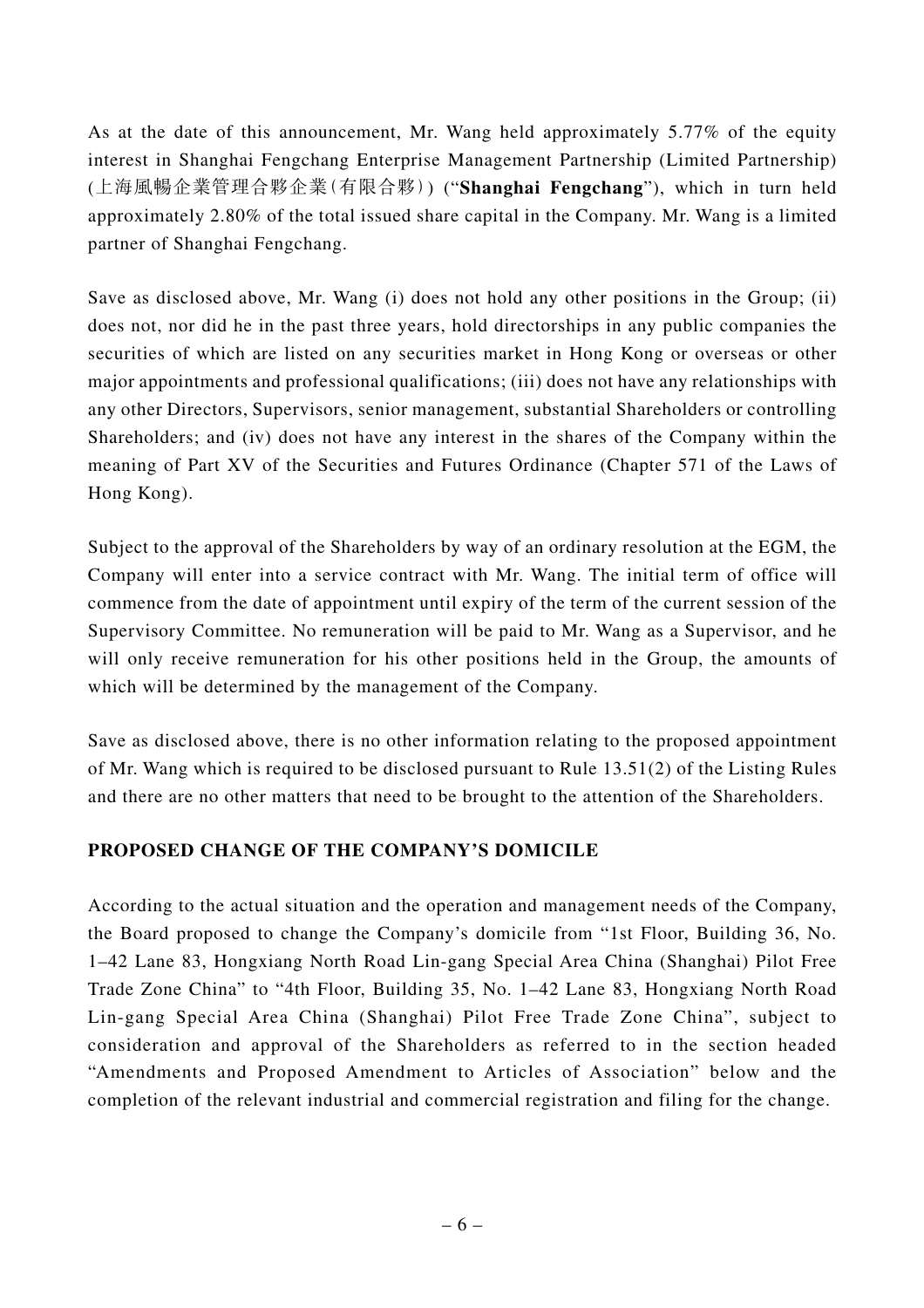# **AMENDMENTS AND PROPOSED AMENDMENT TO THE ARTICLES OF ASSOCIATION**

References are made to the prospectus dated 30 November 2021 (the "**Prospectus**") of the Company. Unless otherwise defined, capitalised terms used herein shall have the same meanings as defined in the Prospectus.

On 25 March 2022, as a result of the completion of the Global Offering without the exercise of the Over-allotment Option, pursuant to the authorisation granted by the Shareholders' extraordinary general meeting held on 20 March 2021, the Board resolved to make corresponding amendments (the "**Amendments**") to Articles 19 and 23 of the Articles of Association.

Further, on the same date, the Board proposed to make corresponding amendment to Article 4 of the Articles of Association to reflect the change in the Company's domicile (the "**Proposed Amendment**"). The Proposed Amendment is subject to the approval of the Shareholders by way of a special resolution at the EGM.

Details of the Amendments and the Proposed Amendment is as follows (deleted texts are presented in strikethrough and additional texts are presented in underline):

| <b>Numbering</b>   | <b>Original Articles</b>                                                                                                                                                                                                                                     | <b>Amended Articles</b>                                                                                                                                                                                                                                                                                                                |  |
|--------------------|--------------------------------------------------------------------------------------------------------------------------------------------------------------------------------------------------------------------------------------------------------------|----------------------------------------------------------------------------------------------------------------------------------------------------------------------------------------------------------------------------------------------------------------------------------------------------------------------------------------|--|
| Proposed Amendment |                                                                                                                                                                                                                                                              |                                                                                                                                                                                                                                                                                                                                        |  |
| 1.                 | Article 4. Company address: 1st Floor,<br>Building 36, No. 1-42, Lane 83,<br>Hongxiang North Road, Lin-gang Special<br>Area, China (Shanghai) Pilot Free Trade<br>Zone, China                                                                                | Article 4. Company address: 1st Floor,<br>Building 36, No. 1-42, Lane 83, Hongxiang<br>North Road, Lin-gang Special Area, China<br>(Shanghai) Pilot Free Trade Zone, China<br>4th Floor, Building 35, No. 1-42 Lane 83,<br><b>Hongxiang North Road Lin-gang Special</b><br>Area China (Shanghai) Pilot Free Trade<br><b>Zone China</b> |  |
| Amendments         |                                                                                                                                                                                                                                                              |                                                                                                                                                                                                                                                                                                                                        |  |
| 2.                 | Article 19. Upon approval by the<br>securities regulatory authorities of the<br>State Council, the Company can issue no<br>more than 139,840,000 overseas listed<br>foreign shares with a face value of RMB1<br>per share, all of which are ordinary shares. | <b>Article 19.</b> Upon approval by the securities<br>regulatory authorities of the State Council,<br>the Company can issue no more than<br>139,840,000 overseas listed foreign shares<br>with a face value of RMB1 per share, all of<br>which are ordinary shares.                                                                    |  |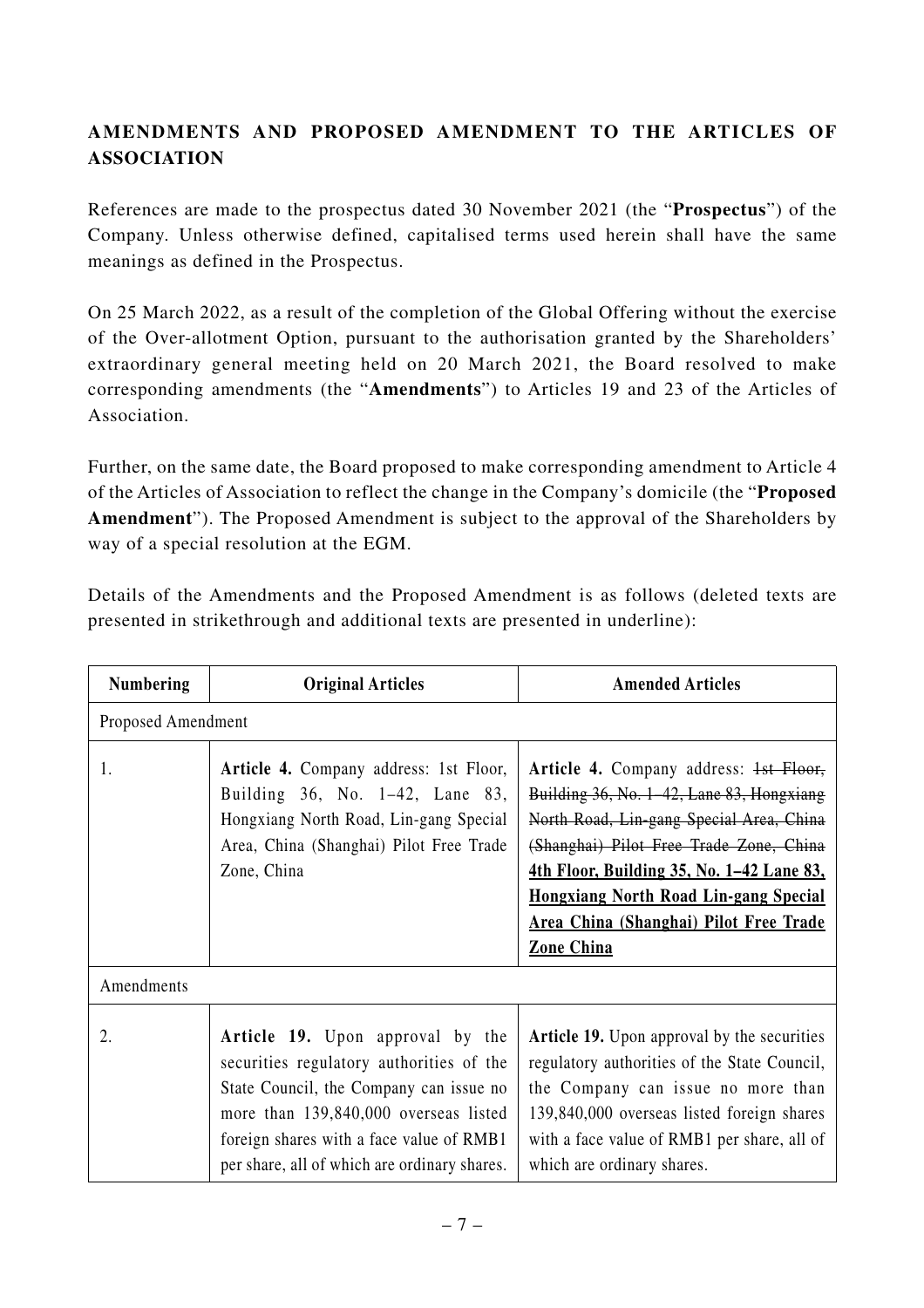Upon approval by the securities regulatory authorities of the State Council, all the promoters have converted all the non-listed shares of the Company they hold into overseas listed foreign shares (H shares).

Where the overseas listed foreign shares publicly offered account for approximately 28.5% of the total number of issuable ordinary shares of the Company upon the completion of the issuance of the above overseas listed foreign shares and the conversion of non-listed domestic shares into overseas listed foreign shares (H shares) (without the exercise of the over-allotment option), the share capital structure of the Company is as follows: 426,600,000 ordinary shares, including 305,000,000 overseas listed foreign shares converted from domestic shares and 121,600,000 other overseas listed foreign shares.

Where the overseas listed foreign shares publicly offered account for approximately 31.44% of the total number of issuable ordinary shares of the Company (with the full exercise of the over-allotment option), the share capital structure of the Company is as follows: 444,840,000 ordinary shares, including 305,000,000 overseas listed foreign shares converted from domestic shares and 139,840,000 other overseas listed foreign shares.

Upon approval by the securities regulatory authorities of the State Council, all the promoters have converted all the non-listed shares of the Company they hold into overseas listed foreign shares (H shares).

Where the overseas listed foreign shares publicly offered account for approximately 28.5% of the total number of issuable ordinary shares of the Company upon the completion of the issuance of the above overseas listed foreign shares and the conversion of non-listed domestic shares into overseas listed foreign shares (H shares) (without the exercise of the over-allotment option), the **The** share capital structure of the Company is as follows: 426,600,000 ordinary shares, including 305,000,000 overseas listed foreign shares converted from domestic shares and 121,600,000 other overseas listed foreign shares.

Where the overseas listed foreign shares publicly offered account for approximately 31.44% of the total number of issuable ordinary shares of the Company (with the full exercise of the over-allotment option), the share capital structure of the Company is as follows: 444,840,000 ordinary shares, including 305,000,000 overseas listed foreign shares converted from domestic shares and 139,840,000 other overseas listed foreign shares.